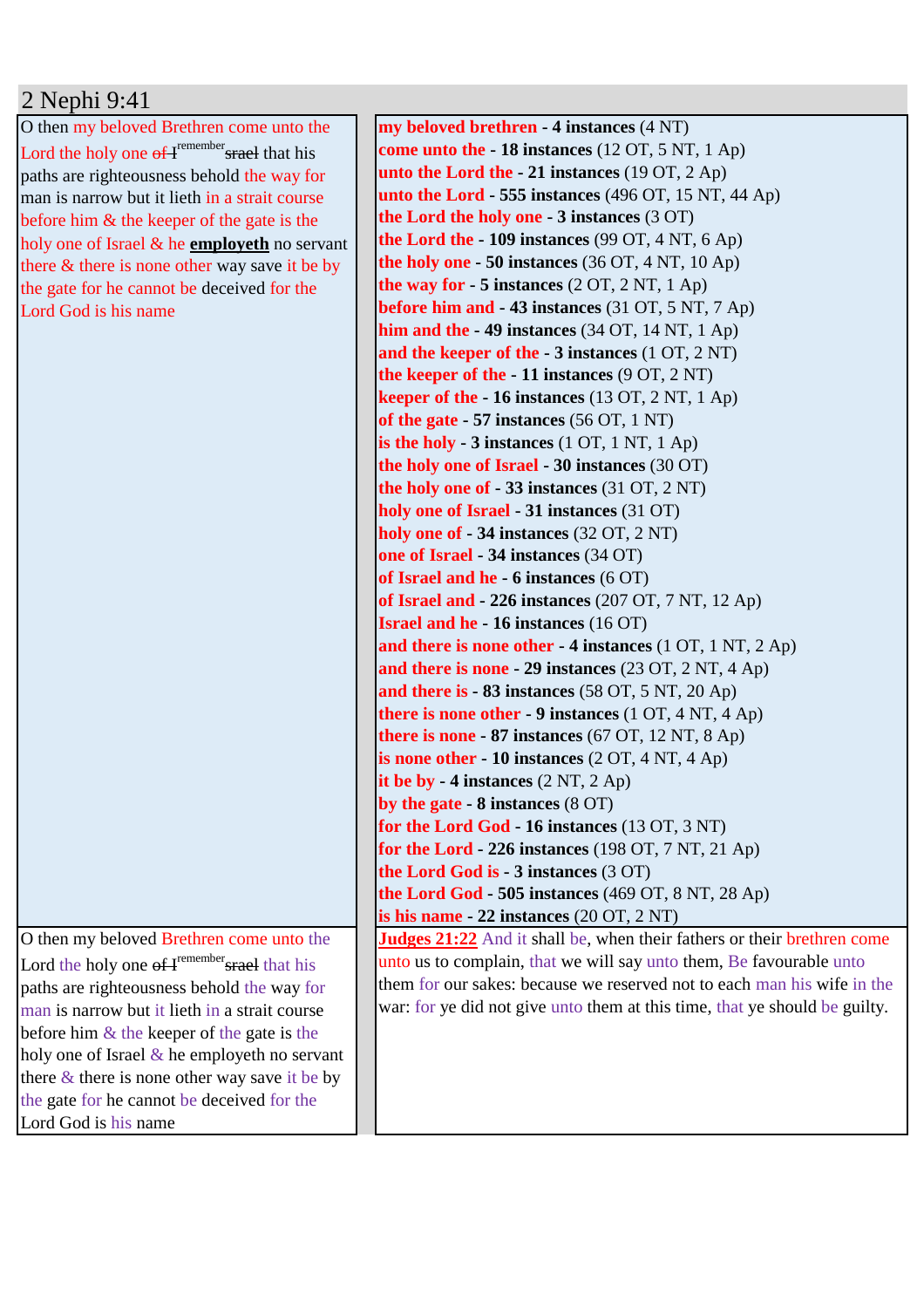| O then my beloved Brethren come unto the                        | Wisdom 1:9 For inquisition shall be made into the counsels of the           |
|-----------------------------------------------------------------|-----------------------------------------------------------------------------|
| Lord the holy one of I <sup>remember</sup> srael that his       | ungodly: and the sound of his words shall come unto the Lord for the        |
| paths are righteousness behold the way for                      | manifestation of his wicked deeds.                                          |
| man is narrow but it lieth in a strait course                   |                                                                             |
| before him $\&$ the keeper of the gate is the                   |                                                                             |
| holy one of Israel $&$ he employeth no servant                  |                                                                             |
| there $\&$ there is none other way save it be by                |                                                                             |
| the gate for he cannot be deceived for the                      |                                                                             |
| Lord God is his name                                            |                                                                             |
| O then my beloved Brethren come unto the                        | <b>Nahum 2:1</b> He that dasheth in pieces is come up before thy face: keep |
| Lord the holy one $\theta f$ <sup>remember</sup> srael that his | the munition, watch the way, make thy loins strong, fortify thy power       |
| paths are righteousness behold the way for                      | mightily.                                                                   |
| man is narrow but it lieth in a strait course                   |                                                                             |
| before him $&$ the keeper of the gate is the                    |                                                                             |
| holy one of Israel & he employeth no servant                    |                                                                             |
| there & there is none other way save it be by                   |                                                                             |
| the gate for he cannot be deceived for the                      |                                                                             |
| Lord God is his name                                            |                                                                             |
| O then my beloved Brethren come unto the                        | Ecclesiasticus 43:19 The hoarfrost also as salt he poureth on the earth,    |
| Lord the holy one $\theta f$ <sup>remember</sup> srael that his | and being congealed, it lieth on the top of sharp stakes.                   |
| paths are righteousness behold the way for                      |                                                                             |
| man is narrow but it lieth in a strait course                   |                                                                             |
| before him $\&$ the keeper of the gate is the                   |                                                                             |
| holy one of Israel $&$ he employeth no servant                  |                                                                             |
| there $\&$ there is none other way save it be by                |                                                                             |
| the gate for he cannot be deceived for the                      |                                                                             |
| Lord God is his name                                            |                                                                             |
| O then my beloved Brethren come unto the                        | <b>Jeremiah 31:9</b> They shall come with weeping, and with supplications   |
| Lord the holy one of H <sup>remember</sup> srael that his       | will I lead them: I will cause them to walk by the rivers of waters in a    |
| paths are righteousness behold the way for                      | straight way, wherein they shall not stumble: for I am a father to Israel,  |
| man is narrow but it lieth in a strait course                   | and Ephraim is my firstborn.                                                |
| before him $&$ the keeper of the gate is the                    |                                                                             |
| holy one of Israel & he employeth no servant                    |                                                                             |
| there $\&$ there is none other way save it be by                |                                                                             |
| the gate for he cannot be deceived for the                      |                                                                             |
| Lord God is his name                                            |                                                                             |
| O then my beloved Brethren come unto the                        | Acts 16:11 Therefore loosing from Troas, we came with a straight            |
| Lord the holy one of H <sup>remember</sup> srael that his       | course to Samothracia, and the next day to Neapolis;                        |
| paths are righteousness behold the way for                      |                                                                             |
| man is narrow but it lieth in a strait course                   |                                                                             |
| before him $\&$ the keeper of the gate is the                   |                                                                             |
| holy one of Israel $\&$ he employeth no servant                 |                                                                             |
| there $\&$ there is none other way save it be by                |                                                                             |
| the gate for he cannot be deceived for the                      |                                                                             |
| Lord God is his name                                            |                                                                             |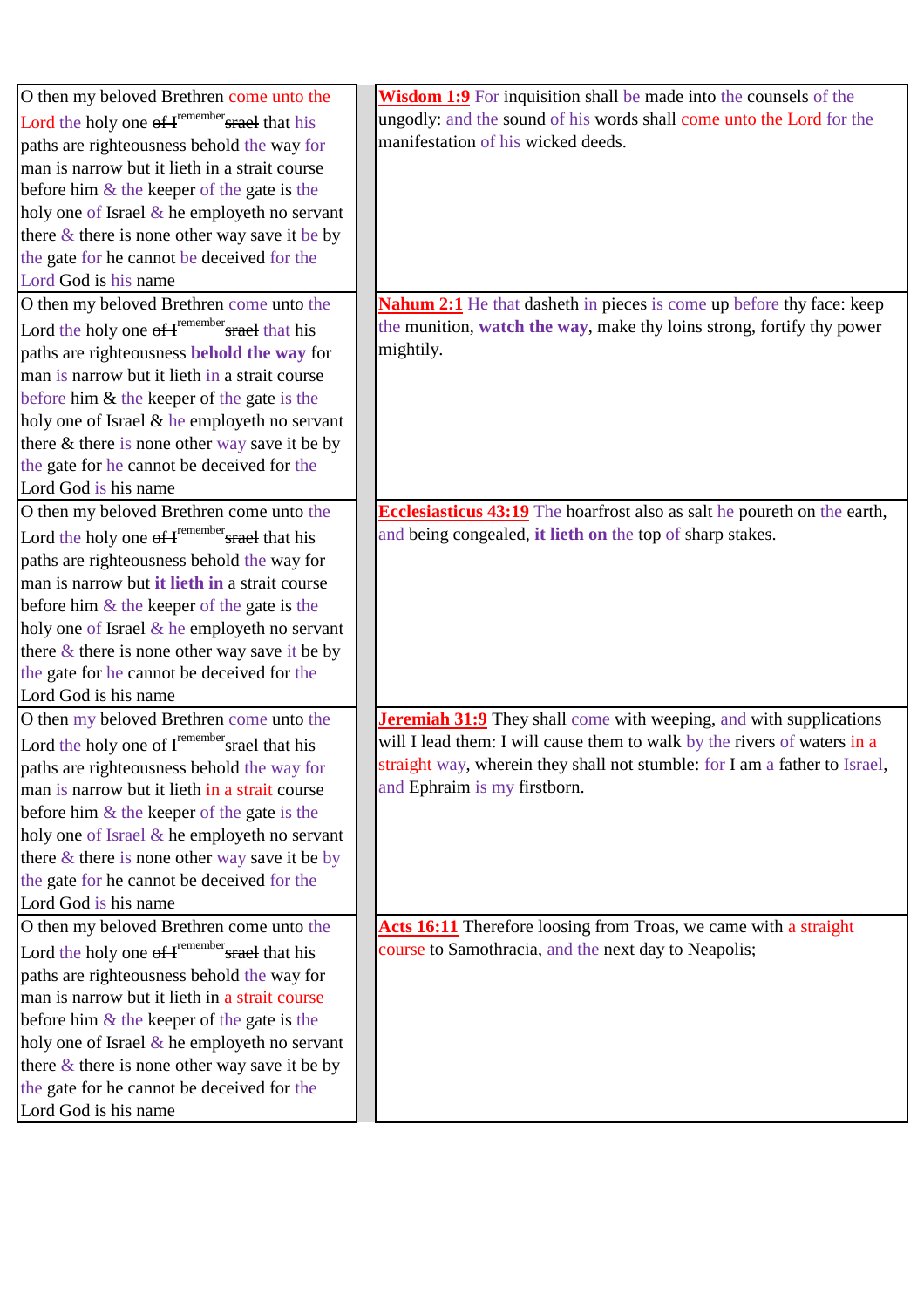| O then my beloved Brethren come unto the                        | Acts 21:1 And it came to pass, that after we were gotten from them, and          |
|-----------------------------------------------------------------|----------------------------------------------------------------------------------|
| Lord the holy one of F <sup>remember</sup> srael that his       | had launched, we came with a straight course unto Coos, and the day              |
| paths are righteousness behold the way for                      | following unto Rhodes, and from thence unto Patara:                              |
| man is narrow but it lieth in a strait course                   |                                                                                  |
| before him $\&$ the keeper of the gate is the                   |                                                                                  |
| holy one of Israel & he employeth no servant                    |                                                                                  |
| there $\&$ there is none other way save it be by                |                                                                                  |
| the gate for he cannot be deceived for the                      |                                                                                  |
| Lord God is his name                                            |                                                                                  |
| O then my beloved Brethren come unto the                        | <b>1 Kings 21:13</b> And there came in two men, children of Belial, and sat      |
| Lord the holy one $\Theta f$ <sup>remember</sup> srael that his | before him: and the men of Belial witnessed against him, even against            |
| paths are righteousness behold the way for                      | Naboth, in the presence of the people, saying, Naboth did blaspheme              |
| man is narrow but it lieth in a strait course                   | God and the king. Then they carried him forth out of the city, and stoned        |
| before him $&$ the keeper of the gate is the                    | him with stones, that he died.                                                   |
| holy one of Israel & he employeth no servant                    |                                                                                  |
| there & there is none other way save it be by                   |                                                                                  |
| the gate for he cannot be deceived for the                      |                                                                                  |
| Lord God is his name                                            |                                                                                  |
| O then my beloved Brethren come unto the                        | <b>Isaiah 24:12</b> In the city is left desolation, and the gate is smitten with |
| Lord the holy one of F <sup>remember</sup> srael that his       | destruction.                                                                     |
| paths are righteousness behold the way for                      |                                                                                  |
| man is narrow but it lieth in a strait course                   |                                                                                  |
| before him $\&$ the keeper of the gate is the                   |                                                                                  |
| holy one of Israel & he employeth no servant                    |                                                                                  |
| there $\&$ there is none other way save it be by                |                                                                                  |
| the gate for he cannot be deceived for the                      |                                                                                  |
| Lord God is his name                                            |                                                                                  |
| O then my beloved Brethren come unto the                        | <b>Ezekiel 40:44</b> And without the inner gate were the chambers of the         |
| Lord the holy one of H <sup>remember</sup> srael that his       | singers in the inner court, which was at the side of the north gate; and         |
| paths are righteousness behold the way for                      | their prospect was toward the south: one at the side of the east gate            |
| man is narrow but it lieth in a strait course                   | having the prospect toward the north.                                            |
| before him $\&$ the keeper of the gate is the                   |                                                                                  |
| holy one of Israel & he employeth no servant                    |                                                                                  |
| there & there is none other way save it be by                   |                                                                                  |
| the gate for he cannot be deceived for the                      |                                                                                  |
| Lord God is his name                                            |                                                                                  |
| O then my beloved Brethren come unto the                        | <b>Isaiah 12:6</b> Cry out and shout, thou inhabitant of Zion: for great is the  |
| Lord the holy one of I <sup>remember</sup> srael that his       | Holy One of Israel in the midst of thee.                                         |
| paths are righteousness behold the way for                      |                                                                                  |
| man is narrow but it lieth in a strait course                   |                                                                                  |
| before him $\&$ the keeper of the gate is the                   |                                                                                  |
| holy one of Israel & he employeth no servant                    |                                                                                  |
| there $\&$ there is none other way save it be by                |                                                                                  |
| the gate for he cannot be deceived for the                      |                                                                                  |
| Lord God is his name                                            |                                                                                  |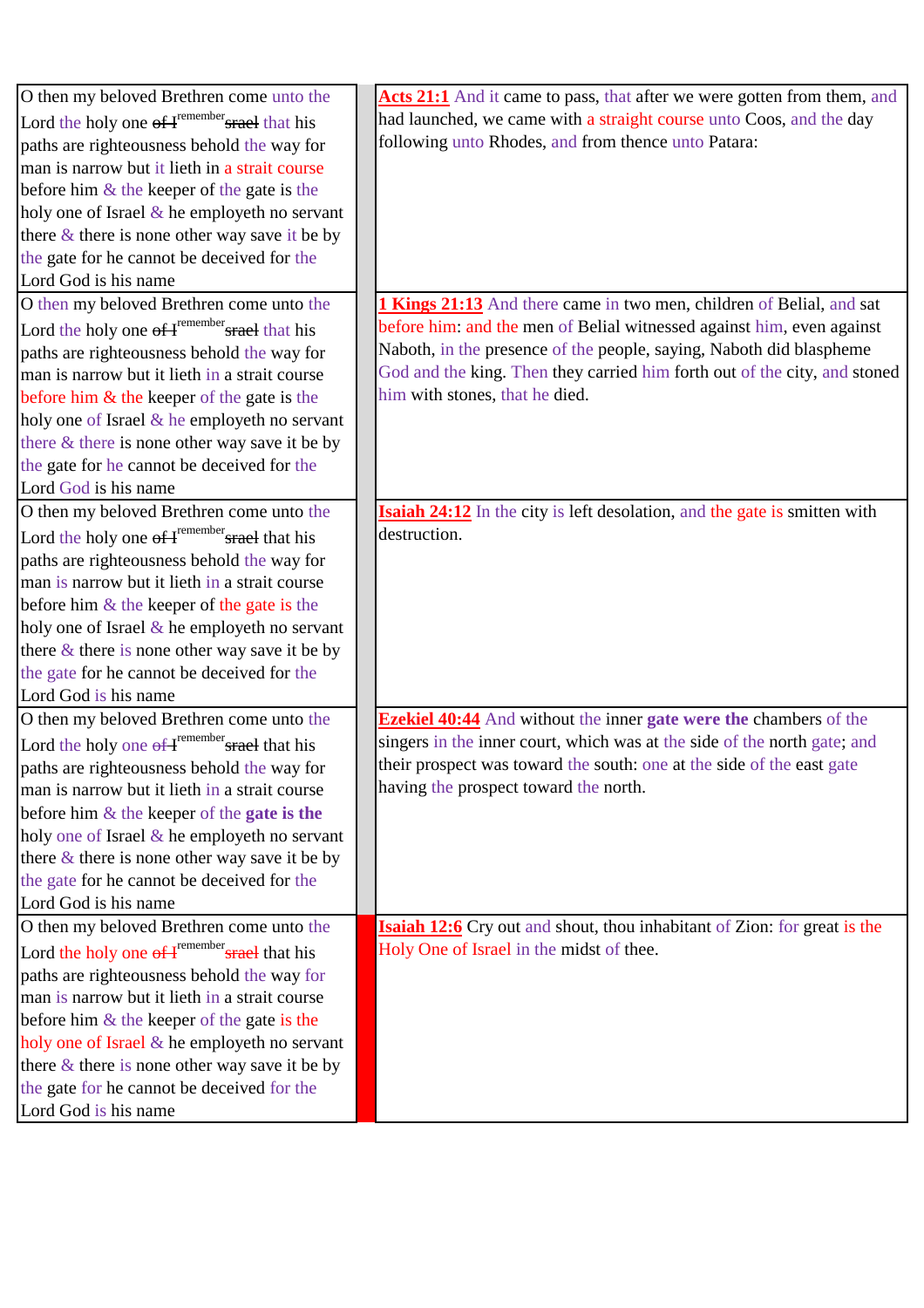| O then my beloved Brethren come unto the                  | <b>Isaiah 49:7</b> Thus saith the LORD, the Redeemer of Israel, and his Holy |
|-----------------------------------------------------------|------------------------------------------------------------------------------|
| Lord the holy one of H <sup>remember</sup> srael that his | One, to him whom man despiseth, to him whom the nation abhorreth, to         |
| paths are righteousness behold the way for                | a servant of rulers, Kings shall see and arise, princes also shall worship,  |
| man is narrow but it lieth in a strait course             | because of the LORD that is faithful, and the Holy One of Israel, and he     |
| before him $&$ the keeper of the gate is the              | shall choose thee.                                                           |
| holy one of Israel & he employeth no servant              |                                                                              |
| there $\&$ there is none other way save it be by          |                                                                              |
| the gate for he cannot be deceived for the                |                                                                              |
| Lord God is his name                                      |                                                                              |
| O then my beloved Brethren come unto the                  | <b>Isaiah 45:11</b> Thus saith the LORD, the Holy One of Israel, and his     |
| Lord the holy one of H <sup>remember</sup> srael that his | Maker, Ask me of things to come concerning my sons, and concerning           |
| paths are righteousness behold the way for                | the work of my hands command ye me.                                          |
| man is narrow but it lieth in a strait course             |                                                                              |
| before him $\&$ the keeper of the gate is the             |                                                                              |
| holy one of Israel & he employeth no servant              |                                                                              |
| there $\&$ there is none other way save it be by          |                                                                              |
| the gate for he cannot be deceived for the                |                                                                              |
| Lord God is his name                                      |                                                                              |
| O then my beloved Brethren come unto the                  | Genesis 26:25 And he builded an altar there, and called upon the name        |
| Lord the holy one of I <sup>remember</sup> srael that his | of the LORD, and pitched his tent there: and there Isaac's servants          |
| paths are righteousness behold the way for                | digged a well.                                                               |
| man is narrow but it lieth in a strait course             |                                                                              |
| before him $\&$ the keeper of the gate is the             |                                                                              |
| holy one of Israel $&$ he employeth no servant            |                                                                              |
| there & there is none other way save it be by             |                                                                              |
| the gate for he cannot be deceived for the                |                                                                              |
| <b>Lord God is his name</b>                               |                                                                              |
| O then my beloved Brethren come unto the                  | Judges 16:27 Now the house was full of men and women; and all the            |
| Lord the holy one of F <sup>remember</sup> srael that his | lords of the Philistines were there; and there were upon the roof about      |
| paths are righteousness behold the way for                | three thousand men and women, that beheld while Samson made sport.           |
| man is narrow but it lieth in a strait course             |                                                                              |
| before him & the keeper of the gate is the                |                                                                              |
| holy one of Israel $\&$ he employeth no servant           |                                                                              |
| there & there is none other way save it be by             |                                                                              |
| the gate for he cannot be deceived for the                |                                                                              |
| Lord God is his name                                      |                                                                              |
| O then my beloved Brethren come unto the                  | Acts 12:14 And when she knew Peter's voice, she opened not the gate          |
| Lord the holy one of H <sup>remember</sup> srael that his | for gladness, but ran in, and told how Peter stood before the gate.          |
| paths are righteousness behold the way for                |                                                                              |
| man is narrow but it lieth in a strait course             |                                                                              |
| before him $\&$ the keeper of the gate is the             |                                                                              |
| holy one of Israel $\&$ he employeth no servant           |                                                                              |
| there $\&$ there is none other way save it be by          |                                                                              |
| the gate for he cannot be deceived for the                |                                                                              |
| Lord God is his name                                      |                                                                              |